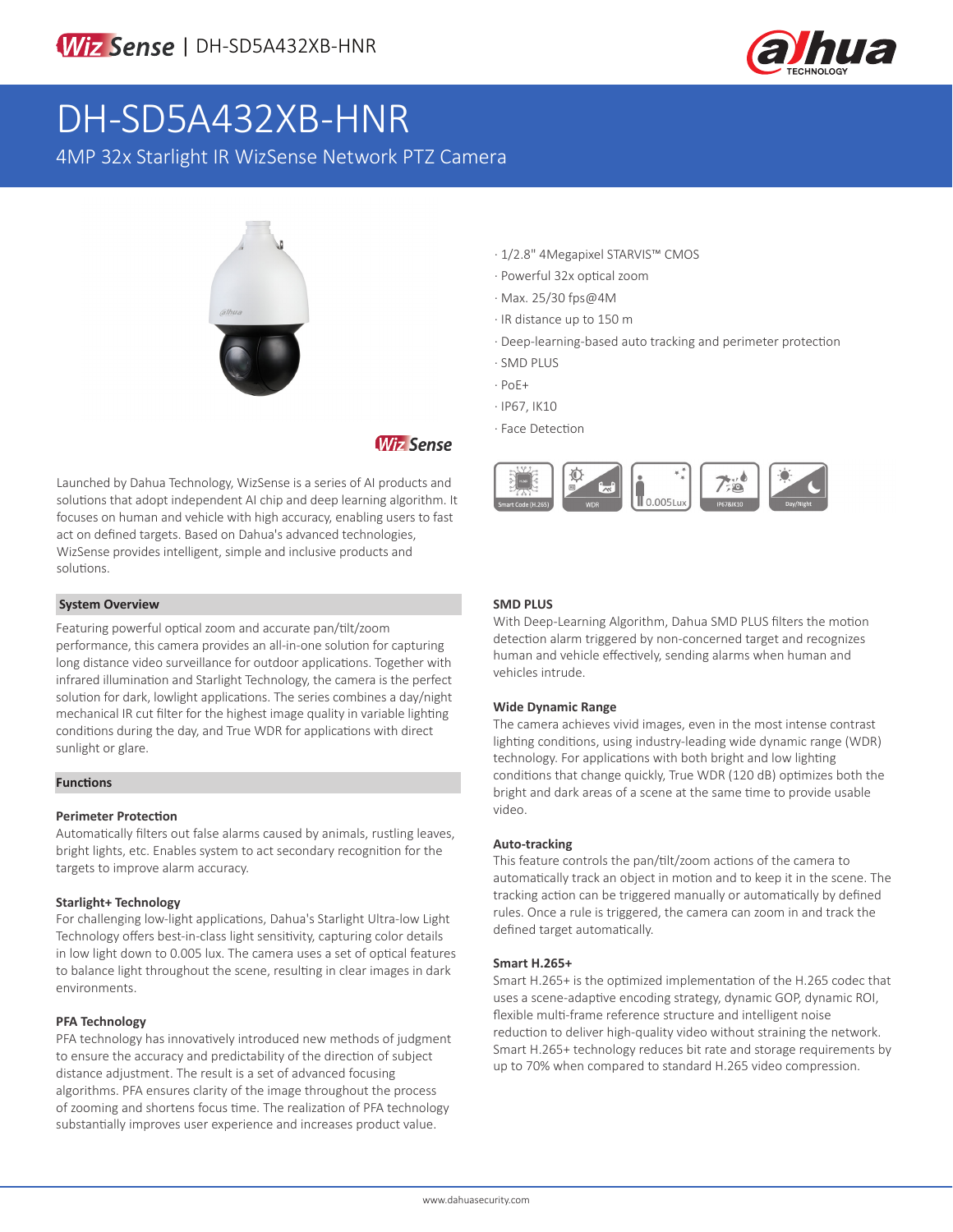# Wiz Sense | DH-SD5A432XB-HNR

| <b>Technical Specification</b>  |                                                                      |                                                                                  |           |                      |                             | Tripwire and intrusion. Support alarm triggering by<br>target types (human and vehicle). Support filtering                                                                  |
|---------------------------------|----------------------------------------------------------------------|----------------------------------------------------------------------------------|-----------|----------------------|-----------------------------|-----------------------------------------------------------------------------------------------------------------------------------------------------------------------------|
| Camera                          |                                                                      |                                                                                  |           |                      | IVS (Perimeter Protection)  | false alarms caused by animals, rustling leaves, bright<br>lights, etc.                                                                                                     |
| Image Sensor                    | 1/2.8" CMOS                                                          |                                                                                  |           |                      | <b>Face Detection</b>       | Yes                                                                                                                                                                         |
| Pixel                           | 4 MP                                                                 |                                                                                  |           |                      | <b>Auto Tracking</b>        | Yes                                                                                                                                                                         |
| Max. Resolution                 | 2560 (H) × 1440 (V)                                                  |                                                                                  |           |                      | <b>SMD PLUS</b>             | Yes                                                                                                                                                                         |
| <b>ROM</b>                      | 4 GB                                                                 |                                                                                  |           |                      | Video                       |                                                                                                                                                                             |
| <b>RAM</b>                      | 1 GB                                                                 |                                                                                  |           |                      | Video Compression           | Smart H.265+; H.265; Smart H.264+; H.264B; H.264M;<br>H.264H; MJPEG (Sub Stream)                                                                                            |
| <b>Electronic Shutter Speed</b> | $1/1$ s- $1/30,000$ s                                                |                                                                                  |           |                      | <b>Streaming Capability</b> | 3 streams                                                                                                                                                                   |
| <b>Scanning System</b>          | Progressive                                                          |                                                                                  |           |                      |                             | 4M (2560 × 1440); 3M (2048 × 1536); 1080p (1920 ×                                                                                                                           |
| Min. Illumination               | Color: 0.005 lux@F1.6<br>B/W: 0.0005 lux@F1.6<br>0 lux (IR light on) |                                                                                  |           |                      | Resolution                  | 1080); 720p (1280 × 720); D1 (704 × 576/704 × 480);<br>CIF (352 $\times$ 288/352 $\times$ 240)                                                                              |
| <b>Illumination Distance</b>    | 150 m (492.13 ft) (IR)                                               |                                                                                  |           |                      | Video Frame Rate            | Main stream: 4M/3M/2M/1.3M/720p (1-25/30 fps)<br>Sub stream 1: D1/CIF (1-25/30 fps)<br>Sub stream 2: 2M/1.3M/720p (1-25/30 fps)                                             |
| Illuminator On/Off Control      | Zoom Prio; Manual; SmartIR                                           |                                                                                  |           |                      | <b>Bit Rate Control</b>     | CBR; VBR                                                                                                                                                                    |
| <b>Illuminator Number</b>       | $4$ (IR)                                                             |                                                                                  |           |                      | Video Bit Rate              | H.264: 3 kbps-20480 kbps<br>H.265: 3 kbps-20480 kbps                                                                                                                        |
| Lens                            |                                                                      |                                                                                  |           |                      | Day/Night                   | Auto (ICR); Color; B/W                                                                                                                                                      |
| Focal Length                    | 4.8 mm-154 mm                                                        |                                                                                  |           |                      | <b>BLC</b>                  | Yes                                                                                                                                                                         |
| Max. Aperture                   | $F1.6 - F4.0$                                                        |                                                                                  |           |                      | <b>WDR</b>                  | 120 dB                                                                                                                                                                      |
| Field of View                   | H: 55.81°-2.37°; V: 31.92°-1.34°; D: 63.71°-2.71°                    |                                                                                  |           |                      | <b>HLC</b>                  | Yes                                                                                                                                                                         |
| Optical Zoom                    | 32x                                                                  |                                                                                  |           |                      | White Balance               | Auto; indoor; outdoor; tracking; manual; sodium lamp;<br>natural light; street lamp                                                                                         |
| <b>Focus Control</b>            | Auto; Semi-auto; Manual                                              |                                                                                  |           |                      | Gain Control                | Auto; Manual                                                                                                                                                                |
| Close Focus Distance            | $0.8$ m-5.0 m (2.62 ft-16.40 ft)                                     |                                                                                  |           |                      | Noise Reduction             | 2D NR; 3D NR                                                                                                                                                                |
| Iris Control                    | Auto; Manual                                                         |                                                                                  |           |                      | <b>Motion Detection</b>     | Yes                                                                                                                                                                         |
| <b>DORI Distance</b>            | Detect                                                               | Observe                                                                          | Recognize | Identify             | Region of Interest (RoI)    | Yes                                                                                                                                                                         |
|                                 | 2,124 m                                                              | 839 m<br>$(6,968.50 \text{ ft})$ $(2,752.62 \text{ ft})$ $(1,394.36 \text{ ft})$ | 425 m     | 212 m<br>(695.54 ft) | Image Stabilization         | EIS                                                                                                                                                                         |
| PTZ                             |                                                                      |                                                                                  |           |                      | Defog                       | Electronic                                                                                                                                                                  |
| Pan/Tilt Range                  | Pan: 0° to 360° endless<br>Tilt: -15° to +90°, auto flip 180°        |                                                                                  |           |                      | Digital Zoom                | $16\times$                                                                                                                                                                  |
| <b>Manual Control Speed</b>     | Pan: 0.1°-300°/s                                                     |                                                                                  |           |                      | Image Rotation              | 180°                                                                                                                                                                        |
| Preset Speed                    | Tilt: 0.1°-200°/s<br>Pan: 400°/s; Tilt: 300°/s                       |                                                                                  |           |                      | Privacy Masking             | Up to 24 areas can be set, with up to 8 areas in the                                                                                                                        |
| Preset                          | 300                                                                  |                                                                                  |           |                      | S/N Ratio                   | same view<br>$\geq$ 55 dB                                                                                                                                                   |
| Tour                            | 8 (up to 32 presets per tour)                                        |                                                                                  |           |                      | Audio                       |                                                                                                                                                                             |
| Pattern                         | 5                                                                    |                                                                                  |           |                      |                             | G.711a; G.711Mu; G.726; MPEG2-Layer2; G722.1;                                                                                                                               |
| Scan                            | 5                                                                    |                                                                                  |           |                      | <b>Audio Compression</b>    | G729; G723                                                                                                                                                                  |
| Power-off Memory                | Yes                                                                  |                                                                                  |           |                      | Network                     |                                                                                                                                                                             |
| <b>Idle Motion</b>              | Preset; Pattern; Tour; Scan                                          |                                                                                  |           |                      | Network Port                | RJ-45 (10/100 Base-T)                                                                                                                                                       |
| PTZ Protocol                    | DH-SD<br>Pelco-P/D (Auto recognition)                                |                                                                                  |           |                      | Network Protocol            | HTTP; HTTPS; IPv4; RTSP; UDP; SMTP; NTP; DHCP; DNS;<br>DDNS; IPv6; 802.1x; QoS; FTP; UPnP; ICMP; SNMP;<br>SNMP v1/v2c/v3 (MIB-2); IGMP; ARP; RTCP; RTP;<br>PPPoE; RTMP; TCP |
| Intelligence                    |                                                                      |                                                                                  |           |                      | Interoperability            | ONVIF Profile S&G&T CGI                                                                                                                                                     |
| <b>Smart Capture</b>            | Support human, motor vehicle and non-motor vehicle<br>image capture. |                                                                                  |           |                      | <b>Streaming Method</b>     | Unicast; Multicast                                                                                                                                                          |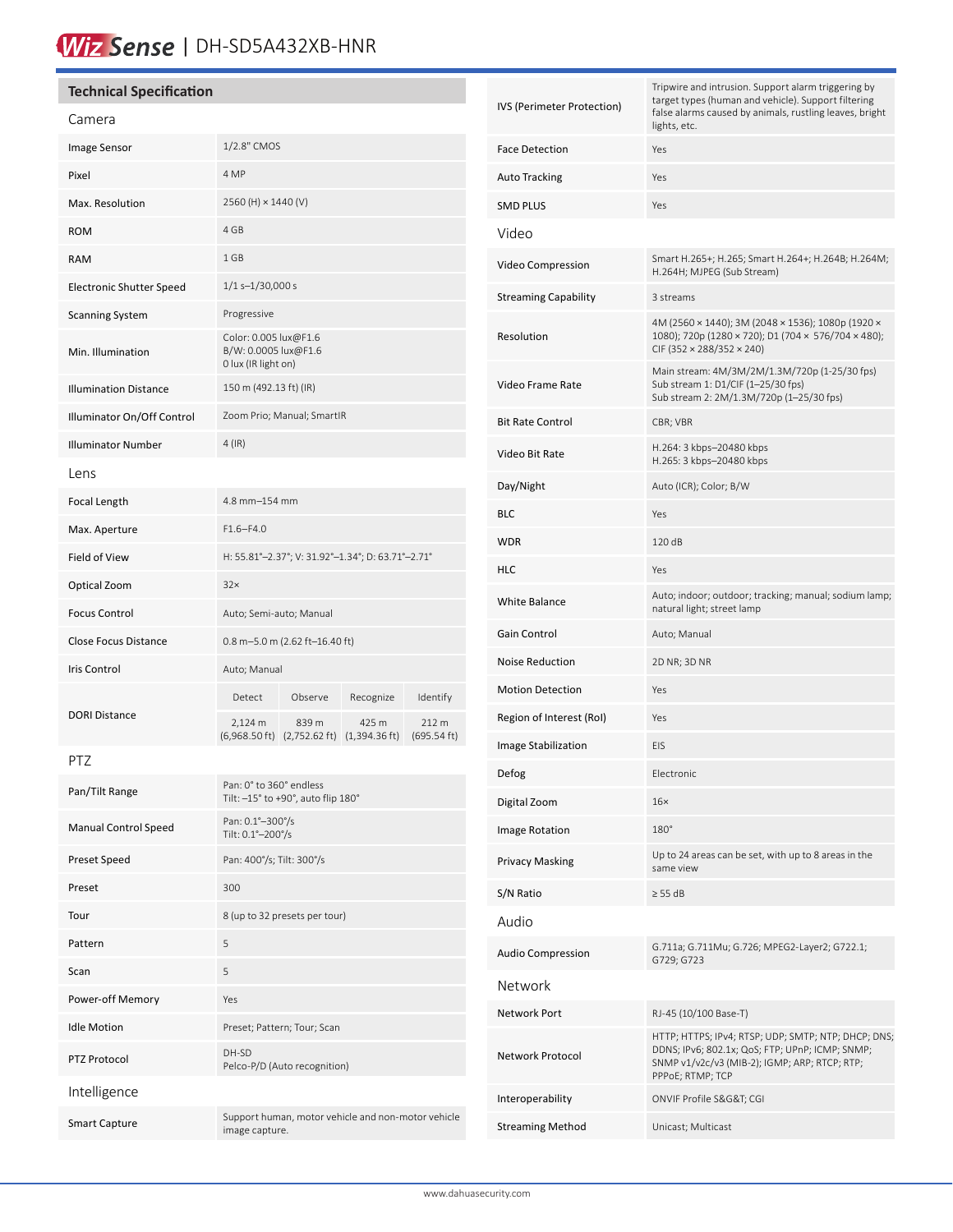## Wiz Sense | DH-SD5A432XB-HNR

| User/Host                    | 20 (total bandwidth: 64 M)                                                                                                                                                                                                                        |  |  |  |  |  |  |
|------------------------------|---------------------------------------------------------------------------------------------------------------------------------------------------------------------------------------------------------------------------------------------------|--|--|--|--|--|--|
| Storage                      | FTP; Micro SD card (512 GB); NAS                                                                                                                                                                                                                  |  |  |  |  |  |  |
| <b>Browser</b>               | IE: IE7 and later<br>Chrome: 42 and earlier<br>Firefox: 52 and earlier<br>Safari                                                                                                                                                                  |  |  |  |  |  |  |
| Management Software          | Smart PSS; DSS; DMSS; Easy4ip; IVSS                                                                                                                                                                                                               |  |  |  |  |  |  |
| <b>Mobile Client</b>         | iOS; Android                                                                                                                                                                                                                                      |  |  |  |  |  |  |
| Certification                |                                                                                                                                                                                                                                                   |  |  |  |  |  |  |
| Certifications               | CE-LVD: EN 62368-1<br>CE-EMC: EN55032:2015/EN61000-3-2; 2019/EN61000-<br>3-3: 2013+A1: 2019<br>/EN50130-4: 2011/A1: 2014/EN55024: 2010/A1: 2015/<br>EN55035: 2017<br>FCC: CFR 47 FCC Part15, Subpart B<br>UL: UL60950-1+CAN/CSA C22.2, No.60950-1 |  |  |  |  |  |  |
| Port                         |                                                                                                                                                                                                                                                   |  |  |  |  |  |  |
| Two-way Audio                | Yes                                                                                                                                                                                                                                               |  |  |  |  |  |  |
| Alarm Linkage                | Capture; preset; tour; pattern; recording; triggering<br>on-off value output; audio; sending email                                                                                                                                                |  |  |  |  |  |  |
| Alarm Event                  | Motion/tampering detection; audio detection;<br>network disconnection detection; IP conflict detection;<br>memory card state detection; memory space<br>detection; power exception detection                                                      |  |  |  |  |  |  |
| Alarm I/O                    | 2/1                                                                                                                                                                                                                                               |  |  |  |  |  |  |
| Audio I/O                    | 1/1                                                                                                                                                                                                                                               |  |  |  |  |  |  |
| Power                        |                                                                                                                                                                                                                                                   |  |  |  |  |  |  |
| Power Supply                 | 24 VDC, 2.5 A (± 25%)<br>PoE+ (802.3at)                                                                                                                                                                                                           |  |  |  |  |  |  |
| Power Consumption            | Basic: 13 W<br>Max.: 22 W (illuminator + PTZ working)                                                                                                                                                                                             |  |  |  |  |  |  |
| Environment                  |                                                                                                                                                                                                                                                   |  |  |  |  |  |  |
| <b>Operating Temperature</b> | -40 °C to +70 °C (-40 °F to +158 °F)                                                                                                                                                                                                              |  |  |  |  |  |  |
| <b>Operating Humidity</b>    | < 95%                                                                                                                                                                                                                                             |  |  |  |  |  |  |
| Protection                   | IP67; IK10; TVS 6000 V lightning proof; surge<br>protection; voltage transient protection                                                                                                                                                         |  |  |  |  |  |  |
| Structure                    |                                                                                                                                                                                                                                                   |  |  |  |  |  |  |
| <b>Product Dimensions</b>    | 331.9 mm × 0190.4 mm (13.07" × 07.50")                                                                                                                                                                                                            |  |  |  |  |  |  |
| Net Weight                   | 4.7 kg (10.36 lb)                                                                                                                                                                                                                                 |  |  |  |  |  |  |
| <b>Gross Weight</b>          | 8 kg (17.64 lb)                                                                                                                                                                                                                                   |  |  |  |  |  |  |

| <b>Ordering Information</b>             |                  |                                                     |  |  |  |  |
|-----------------------------------------|------------------|-----------------------------------------------------|--|--|--|--|
| <b>Type</b>                             | Model            | Description                                         |  |  |  |  |
| 4M<br>WizSense<br>Network<br>PTZ Camera | DH-SD5A432XB-HNR | 4MP 32x Starlight IR WizSense Network PTZ<br>Camera |  |  |  |  |
|                                         | SD5A432XB-HNR    | 4MP 32x Starlight IR WizSense Network PTZ<br>Camera |  |  |  |  |
| Accessories                             | PFB305W          | Wall Mount Bracket                                  |  |  |  |  |
|                                         | DC24V/2.5A       | Power Adapter                                       |  |  |  |  |
|                                         | <b>PFA111</b>    | Mount Adapter                                       |  |  |  |  |
|                                         | <b>PFA140</b>    | Power Box                                           |  |  |  |  |
|                                         | <b>PFB300C</b>   | Ceiling Mount Bracket                               |  |  |  |  |
|                                         | <b>PFA120</b>    | Junction Box                                        |  |  |  |  |
|                                         | <b>PFA150</b>    | Pole Mount Bracket                                  |  |  |  |  |
|                                         | <b>PFA151</b>    | Corner Mount Bracket                                |  |  |  |  |
|                                         | PFB303S          | Parapet Mount Bracket                               |  |  |  |  |

#### **Accessories**

### **Included:**





 DC24V/2.5A Power Adapter

#### **Optional:**



 PFA111 Mount Adapter



 PFA140 Power Box

 PFB300C Ceiling Mount Bracket



 PFA150 Pole Mount Bracket



 PFA151 Corner Mount Bracket





 PFB303S Parapet Mount Bracket



Wall Mount Bracket